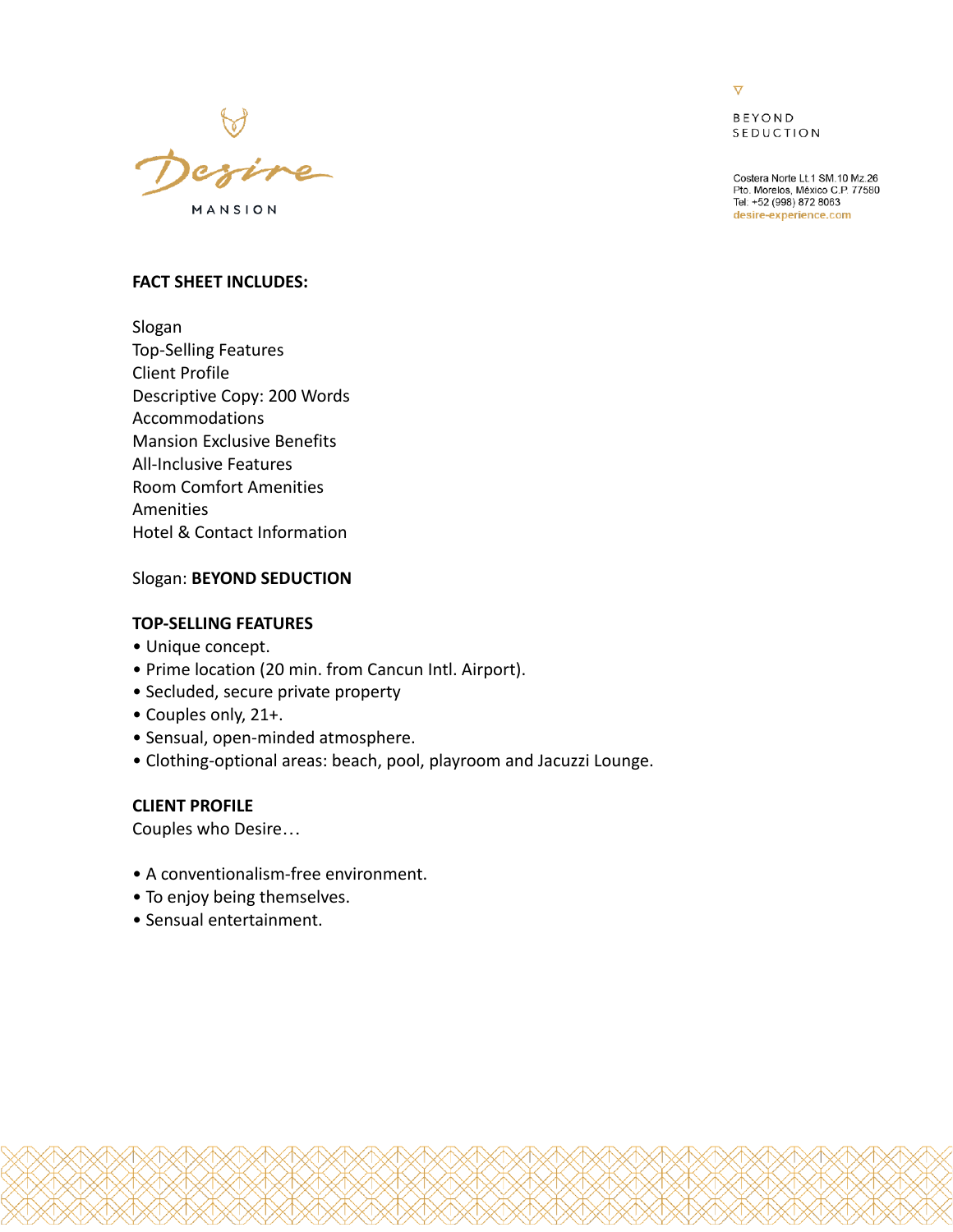

 $\overline{\nabla}$ **REYOND** SEDUCTION

Costera Norte I t 1 SM 10 Mz 26 Pto. Morelos, México C.P. 77580 Tel: +52 (998) 872 8063 desire-experience.com

## **200 WORD DESCRIPTION**

Welcome to Desire Mansion, where the greatest luxury is being free…

This exclusive hideaway, nestled within the heart of the Desire Riviera Maya Pearl Resort, on the spectacular white sand beach of Puerto Morelos, is the perfect place to begin a new journey or write the next chapter of your seduction story. A getaway that will include everything, except for regrets.

Cross the threshold of the Desire Mansion with your partner and surrender to splendor, as you indulge in a provocative world of never-ending pleasure. Whether you are here to rest like royalty, losing yourself in ecstasy; or to try something new, something you have never experienced before, this clothing-optional paradise will set the stage for the unexpected.

With 2 Mansion Royal Suites, 2 Mansion Royal Oceanfront Suites, 3 Mansion Swim-Up Suites, and 3 Mansion Jacuzzi Suites, you and your partner will enjoy unique, seductive spaces for friendly encounters, taking your guest experience to the next level and converting fantasy into reality.

After memorable moments of morning intimacy, soak up some sun in the spectacular solarium with swimming pool, or mix and mingle in our lobby bar area, each providing an uninhibited sophisticated environment. Life is meant to be lived in style.

Provoked by sultry air and inspired by passion, this luxurious Mansion is a true game changer, making an ordinary vacation experience extraordinary.

## **ACCOMODATIONS**

If you are seeking to surprise your significant other with an intimate escape, guaranteed to impress the most discerning lover, indulge in the luxury of our Desire Mansion suites. An invitation to fantasy inspired by provocative pleasure, where romance and glamour go hand in hand. From our erotic playroom to our sensual solarium, every detailed element of the mansion will seduce you.

In our suites, each one more romantic than the next, couples can escape to their own private world, offering discreet privacy and unobstructed views with luxurious details.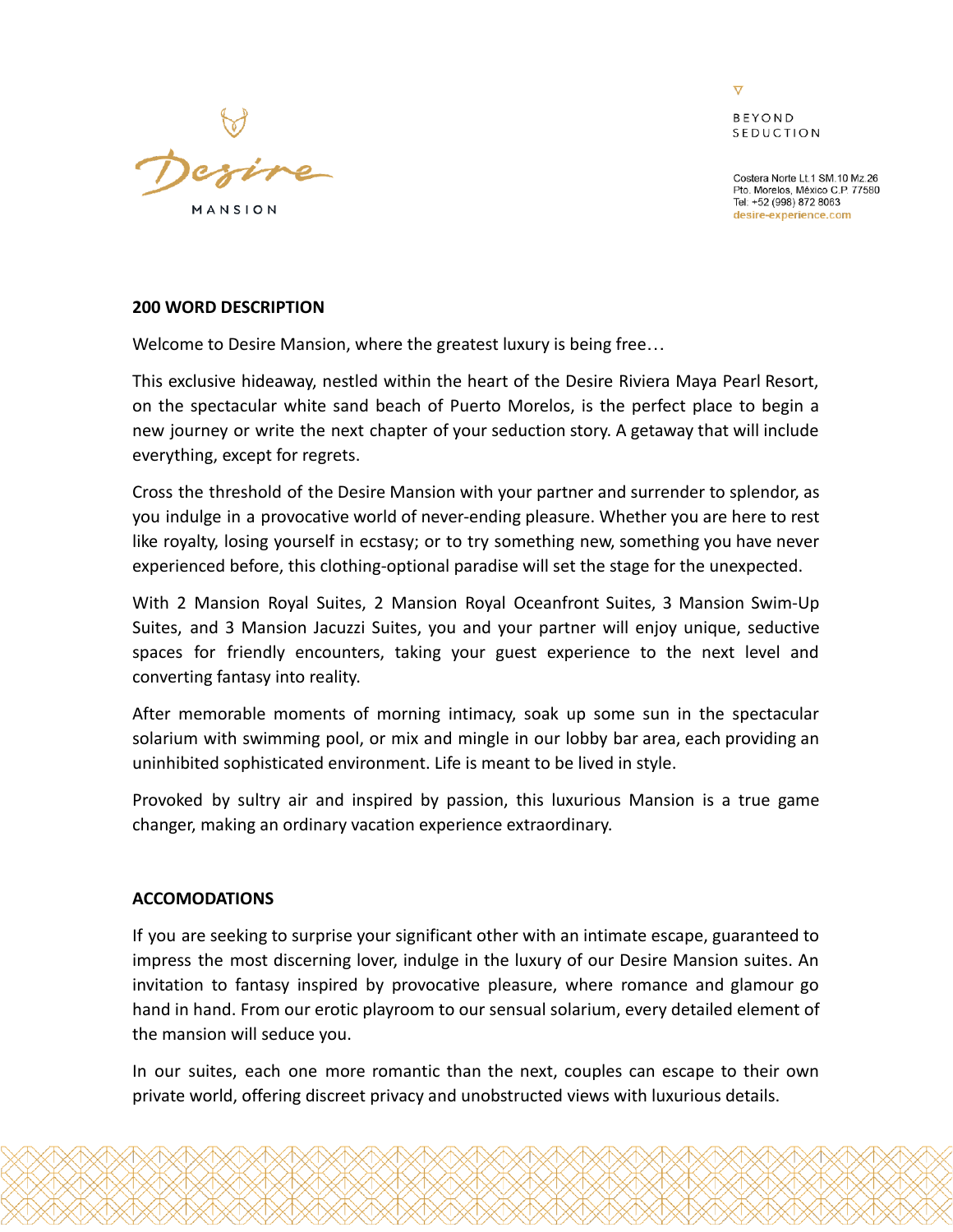

 $\overline{\nabla}$ **REYOND SEDUCTION** 

Costera Norte Lt.1 SM.10 Mz.26 Pto. Morelos, México C.P. 77580 Tel: +52 (998) 872 8063 desire-experience.com

### **3 MANSION SWIM-UP SUITES**

Our 3 Mansion Swim-Up Suites boast one king-size bed, a living area, bathroom with a separate shower and his & hers sinks, an oversized walk-in closet, a wonderful terrace overlooking our sexy Solarium, and an outdoor pool where you and your partner can submerge in sensuality in just a few steps.

### **3 MANSION JACUZZI SUITES**

Our 3 Mansion Jacuzzi Suites offer one king-size bed, a living area, bathroom with a separate shower and his & hers sinks, an oversized walk-in closet, a beautiful terrace overlooking our sexy Solarium, and a jacuzzi where you and your partner can bubble your troubles away.

#### **2 MANSION ROYAL SUITES**

Our 2 Mansion Royal Suites are extravagant, extraordinary and extreme. These suites offer one bedroom with a king-size bed, living area, bathroom with separate shower, his & hers sinks and a closet. No suite would be complete without a jaw-dropping jacuzzi and a terrace.

In addition, these suites offer a separate living room, a fully-stocked bar and one-quarter bath.

## **2 MANSION ROYAL OCEANFRONT SUITES**

Our Mansion Royal Oceanfront Suites are a sun-soaked delight. These suites offer one bedroom with a king-size bed, living area, bathroom with separate shower, his & hers sinks and a closet. No suite would be complete without a jaw-dropping terrace.

In addition, these suites offer a separate living room with pole dance space, a fully-stocked bar and one-quarter bath.